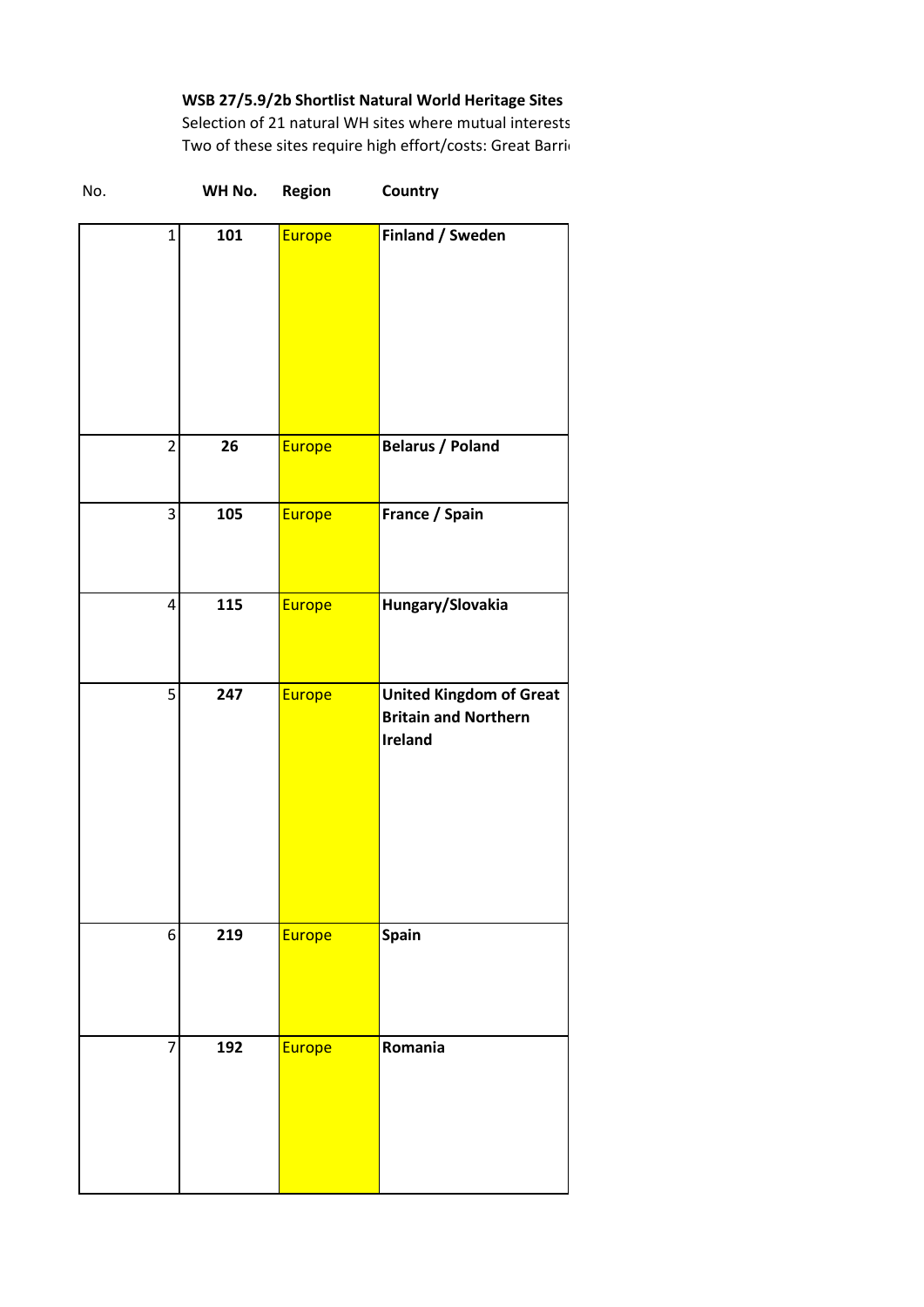| 8  | 131 | Europe | Italy                                                                           |
|----|-----|--------|---------------------------------------------------------------------------------|
| 9  | 178 | Europe | Norway                                                                          |
| 10 | 102 | Europe | <b>France</b>                                                                   |
| 11 | 251 | Europe | <b>United Kingdom of Great</b><br><b>Britain and Northern</b><br><b>Ireland</b> |
| 12 | 116 | Europe | Iceland                                                                         |
| 13 | 221 | Europe | Spain                                                                           |
| 14 | 6   | Europe | Albania/others (14)                                                             |
| 15 | 132 | Europe | Italy / Switzerland                                                             |
| 16 | 248 | Europe | <b>United Kingdom of Great</b><br><b>Britain and Northern</b><br><b>Ireland</b> |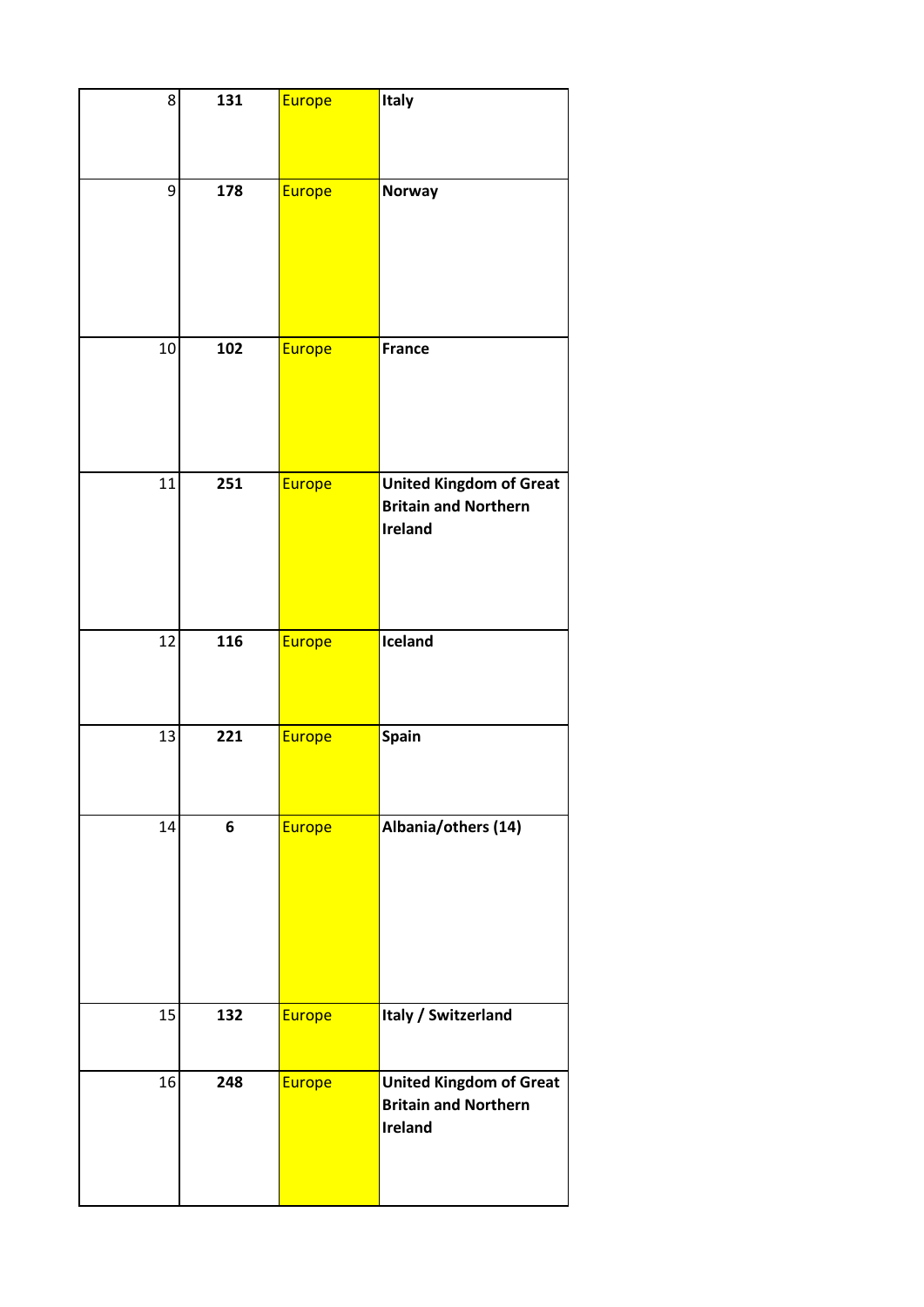| 17              | 107             | Europe  | Germany          |
|-----------------|-----------------|---------|------------------|
| 18              | 135             | Europe  | Italy            |
| 19              | 232             | Europe  | Switzerland      |
| $\overline{20}$ | $\overline{10}$ | Oceania | <b>Australia</b> |
| 21              | 206             | Africa  | Senegal          |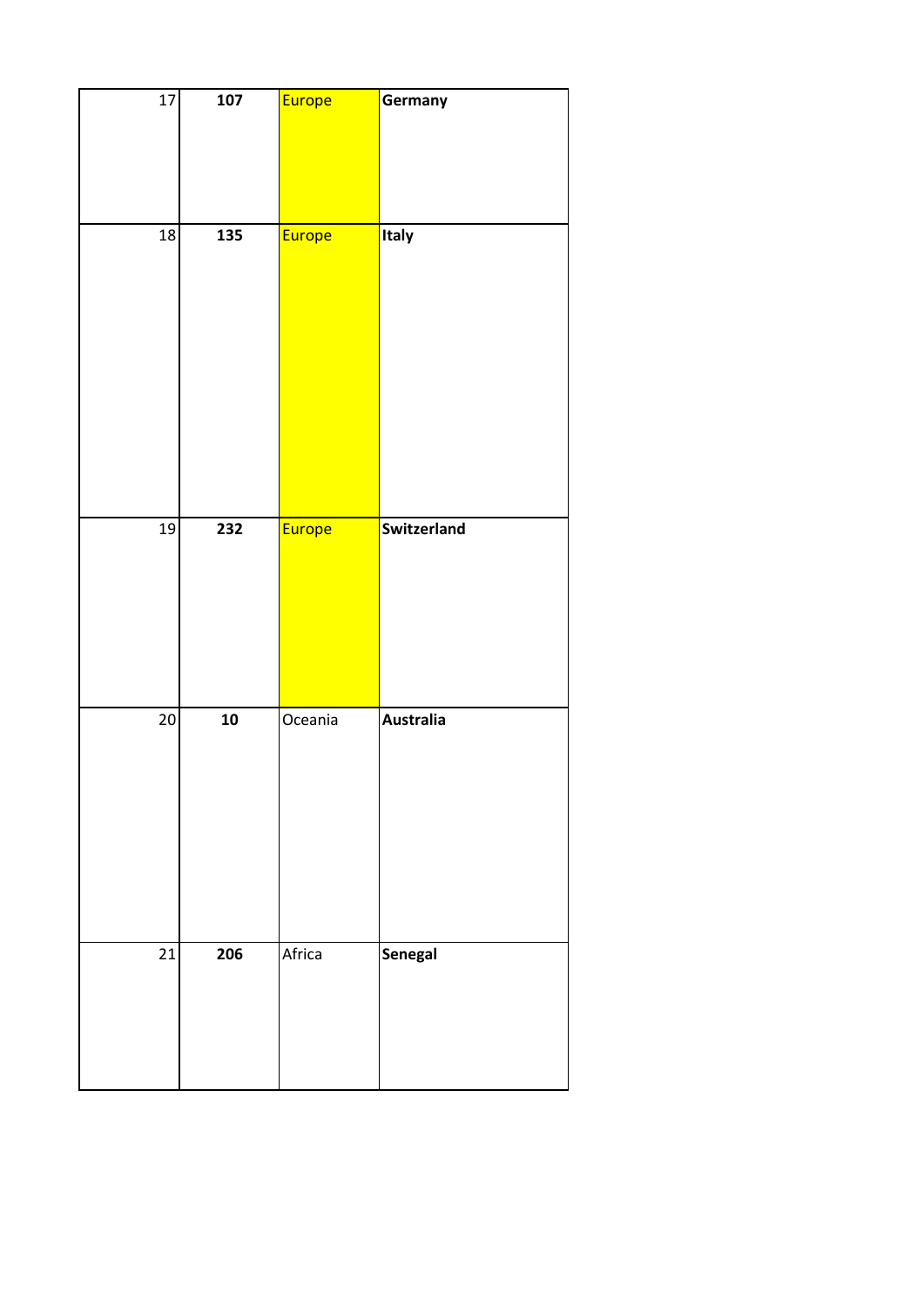s exist. In addition, costs/efforts were assessed. er Reef (Australia) and Djoudj (Senegal)

| <b>WH Site</b>                                                             | <b>Criteria</b>  | <b>Marine</b><br><b>Site</b> | <b>Marine</b><br>Compnt. | Trans-<br>boundary | Cross-<br>border |
|----------------------------------------------------------------------------|------------------|------------------------------|--------------------------|--------------------|------------------|
| High Coast / Kvarken Archipelago<br>(transboundary site)                   | $\boldsymbol{8}$ | $\mathbf{1}$                 |                          | $\mathbf 1$        |                  |
| Belovezhskaya Pushcha / Białowieża<br>Forest (transboundary site)          | 9,10             |                              |                          | 1                  |                  |
| Pyrénées - Mont Perdu (mixed natural<br>and cultural - transboundary site) | 7,8              |                              |                          | $\mathbf{1}$       |                  |
| <b>Caves of Aggtelek Karst and Slovak</b><br>Karst (transboundary site)    | $\overline{8}$   |                              |                          | 1                  |                  |
| <b>Dorset and East Devon Coast</b>                                         | $\overline{8}$   |                              | $\mathbf{1}$             |                    | 1                |
| Doñana National Park                                                       | 8,9,10           |                              | $\mathbf{1}$             |                    |                  |
| Danube Delta                                                               | 7,10             |                              | $\mathbf{1}$             |                    |                  |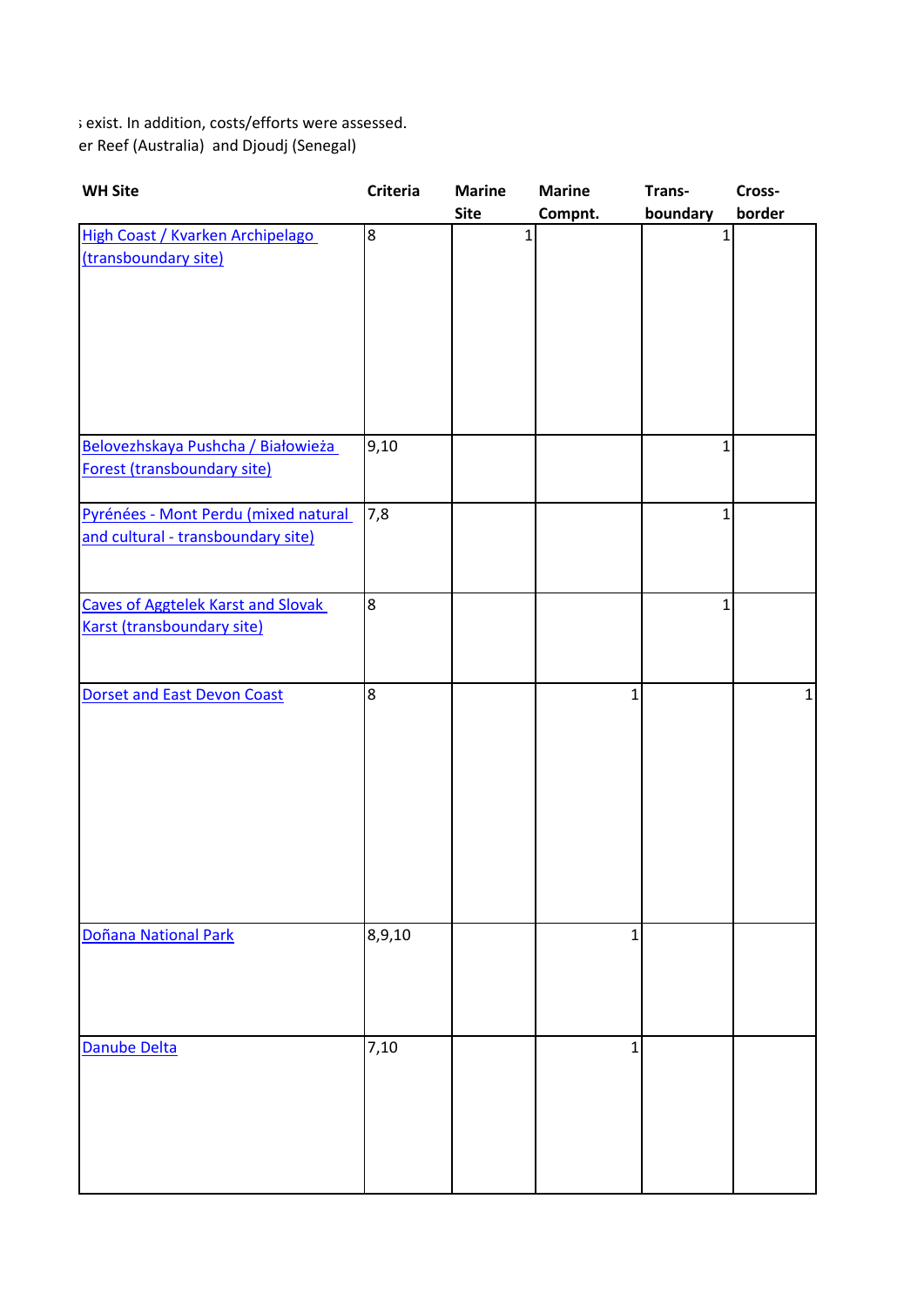| Isole Eolie (Aeolian Islands)                                                                                       | $\overline{8}$ |              | $\mathbf{1}$ |   |  |
|---------------------------------------------------------------------------------------------------------------------|----------------|--------------|--------------|---|--|
|                                                                                                                     |                |              |              |   |  |
| West Norwegian Fjords-                                                                                              | 7,8,           | $\mathbf{1}$ |              |   |  |
| Geirangerfjord and Nærøyfjord                                                                                       |                |              |              |   |  |
| Gulf of Porto: Calanche of Piana, Gulf of 7,9,10                                                                    |                | $\mathbf{1}$ |              |   |  |
| Girolata, Scandola Reserve                                                                                          |                |              |              |   |  |
| St Kilda (mixed natural and cultural)                                                                               | 3, 5, 7, 9, 10 | $\mathbf{1}$ |              |   |  |
| <b>Surtsey</b>                                                                                                      | 9,10           | $\mathbf{1}$ |              |   |  |
| Ibiza, Biodiversity and Culture (mixed<br>natural and cultural)                                                     | 2,3,4,9,10     | $\mathbf{1}$ |              |   |  |
| <b>Ancient and Primeval Beech Forests of</b><br>the Carpathians and Other Regions of<br>Europe (transboundary site) | $\vert$ 9      |              |              | 1 |  |
| Monte San Giorgio (transboundary site) 8                                                                            |                |              |              | 1 |  |
| <b>Giant's Causeway and Causeway Coast</b>                                                                          | 7,8            |              | 1            |   |  |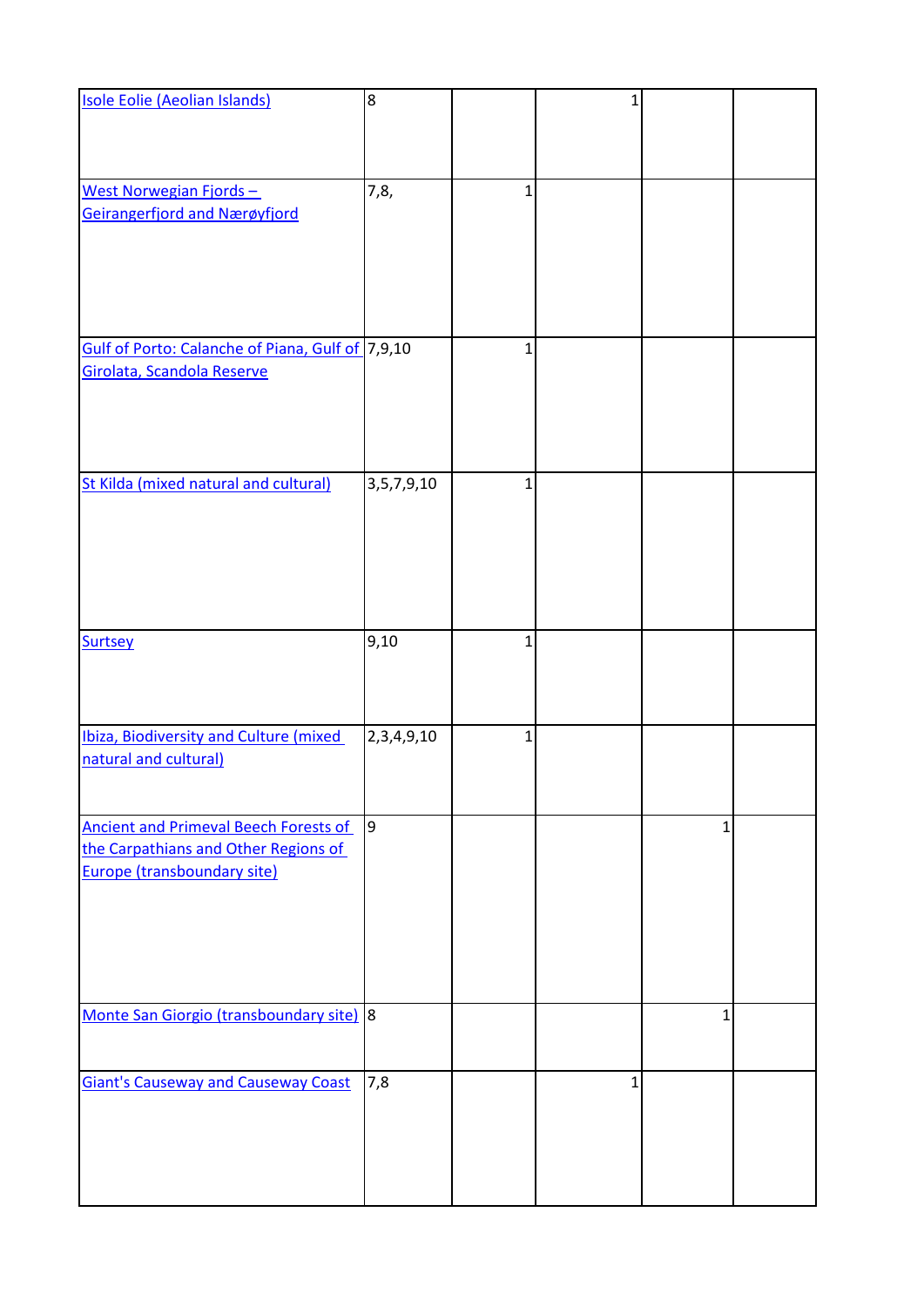| <b>Messel Pit Fossil Site</b>         | 8        |             |  |             |
|---------------------------------------|----------|-------------|--|-------------|
|                                       |          |             |  |             |
|                                       |          |             |  |             |
|                                       |          |             |  |             |
|                                       |          |             |  |             |
|                                       |          |             |  |             |
| <b>The Dolomites</b>                  | 7,8      |             |  | $\mathbf 1$ |
|                                       |          |             |  |             |
|                                       |          |             |  |             |
|                                       |          |             |  |             |
|                                       |          |             |  |             |
|                                       |          |             |  |             |
|                                       |          |             |  |             |
|                                       |          |             |  |             |
|                                       |          |             |  |             |
|                                       |          |             |  |             |
|                                       |          |             |  |             |
|                                       |          |             |  |             |
|                                       |          |             |  |             |
|                                       |          |             |  |             |
| <b>Swiss Alps Jungfrau-Aletsch</b>    | 7,8,9    |             |  | $\mathbf 1$ |
|                                       |          |             |  |             |
|                                       |          |             |  |             |
|                                       |          |             |  |             |
|                                       |          |             |  |             |
|                                       |          |             |  |             |
|                                       |          |             |  |             |
|                                       |          |             |  |             |
| <b>Great Barrier Reef</b>             | 7,8,9,10 | $\mathbf 1$ |  |             |
|                                       |          |             |  |             |
|                                       |          |             |  |             |
|                                       |          |             |  |             |
|                                       |          |             |  |             |
|                                       |          |             |  |             |
|                                       |          |             |  |             |
|                                       |          |             |  |             |
|                                       |          |             |  |             |
|                                       |          |             |  |             |
|                                       |          |             |  |             |
| <b>Djoudj National Bird Sanctuary</b> | 7,10     |             |  |             |
|                                       |          |             |  |             |
|                                       |          |             |  |             |
|                                       |          |             |  |             |
|                                       |          |             |  |             |
|                                       |          |             |  |             |
|                                       |          |             |  |             |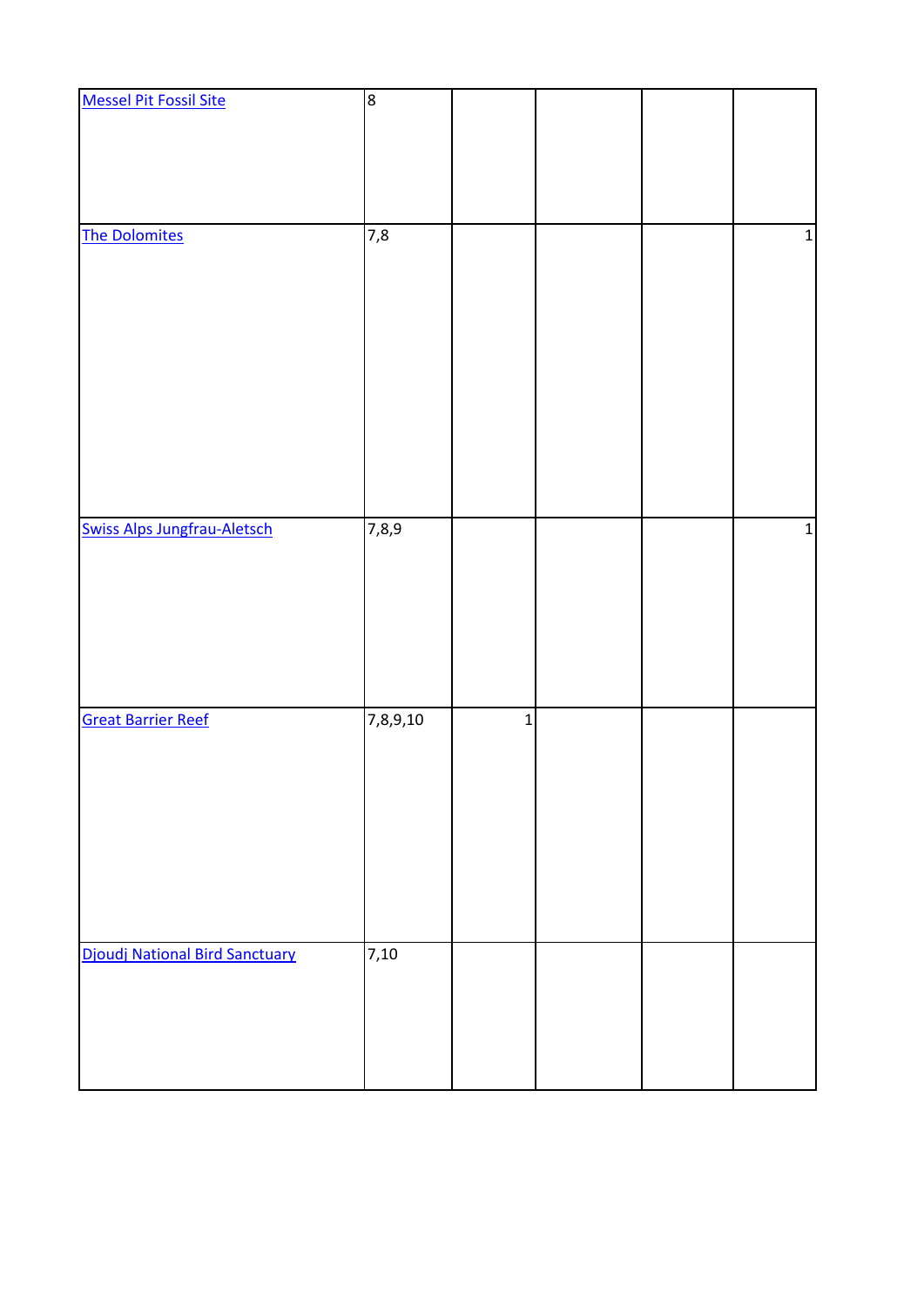| Effort /<br><b>Costs</b> | <b>Mutual interests</b>                                                                                                                           | Remarks / ongoing activities                                                                                                                  |
|--------------------------|---------------------------------------------------------------------------------------------------------------------------------------------------|-----------------------------------------------------------------------------------------------------------------------------------------------|
| Medium                   | Transboundary cooperation<br>and mangement, brand<br>management, sustainable<br>development, tourism<br>management, communication<br>/ education. | Marine Programme, Nordic<br>WH network, Joint Workshop<br>2013, site visit 2017,<br>PROWAD network                                            |
| Medium                   | Transboundary management                                                                                                                          | No exchange or cooperation<br>so far                                                                                                          |
| Medium                   | Transboundary landscape<br>mangement, tourism,<br>stakeholder cooperation                                                                         | No exchange or cooperation<br>so far                                                                                                          |
| Medium                   | Transboundary mangement,<br>tourism.                                                                                                              | No exchange or cooperation<br>so far                                                                                                          |
| Medium                   | Management of cros border<br>site, communication,<br>awareness and education,<br>bussiness cooperation, Charity<br>Trust (foundation)             | Exchange since 2010, various<br>site visits, CWSS Workshop<br>European Marine sites 2013,<br>PROWAD study visit 2012,<br>PROWAD LINK network. |
| Medium                   | <b>Migratory Birds</b>                                                                                                                            | Site vists by CWSS 2013 /<br>2014. L18                                                                                                        |
| Medium                   | Transboundary cooperation<br>and mangement, brand<br>management, sustainable<br>development, tourism<br>management, communication<br>/ education. | <b>Transboundary Biosphere</b><br>Reserve. No exchange /<br>contacts so far.                                                                  |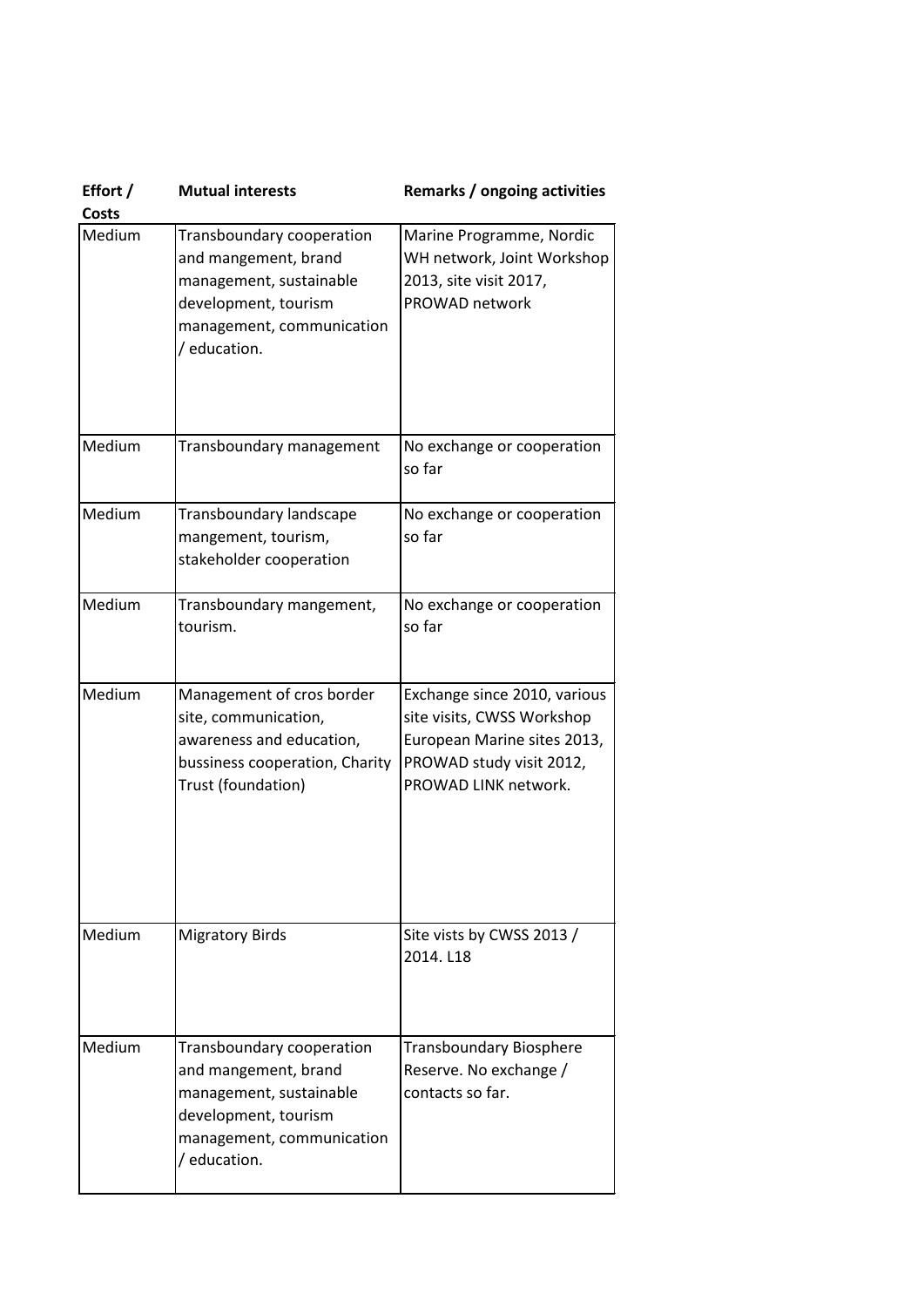| Medium | Tourism management                                                                                                                                             |                                                                                                         |
|--------|----------------------------------------------------------------------------------------------------------------------------------------------------------------|---------------------------------------------------------------------------------------------------------|
| Medium | Management, tourism,<br>sustainble development,<br>partnership programmes                                                                                      | Marine Programme (since<br>2010), Workshop European<br>Marine Sites 2013, PROWAD<br><b>LINK</b> partner |
| Medium | Marine WH communicaiton<br>and awareness, cooperation<br>with local communities,<br>international cooperation                                                  | Marine Programmme<br>Conference 2013                                                                    |
| Medium | Protection and management of Marine Programme, UK WH<br>birds, outreach and awareness                                                                          | network, Workshop<br>European marine sites                                                              |
| Medium | Natural dynamic, ecosystem<br>development,                                                                                                                     | Remote WH site, Exchange in<br>framework of WH Marine<br>Programme and Nordic                           |
| Medium | Tourism                                                                                                                                                        |                                                                                                         |
|        | Low / Mediur Transboundary cooperation<br>and mangement, brand<br>management, sustainable<br>development, tourism<br>management, communication<br>/ education. | Annual meetings German<br>nature WH, since 2016, UWD<br>e.V.<br>Visit by Austrian NP 2018               |
| Low    | Transboundary                                                                                                                                                  |                                                                                                         |
| Low    | H communication and<br>awarenss, cooperation with<br>local communities,<br>international cooperation                                                           | UK WH network annual<br>meetings                                                                        |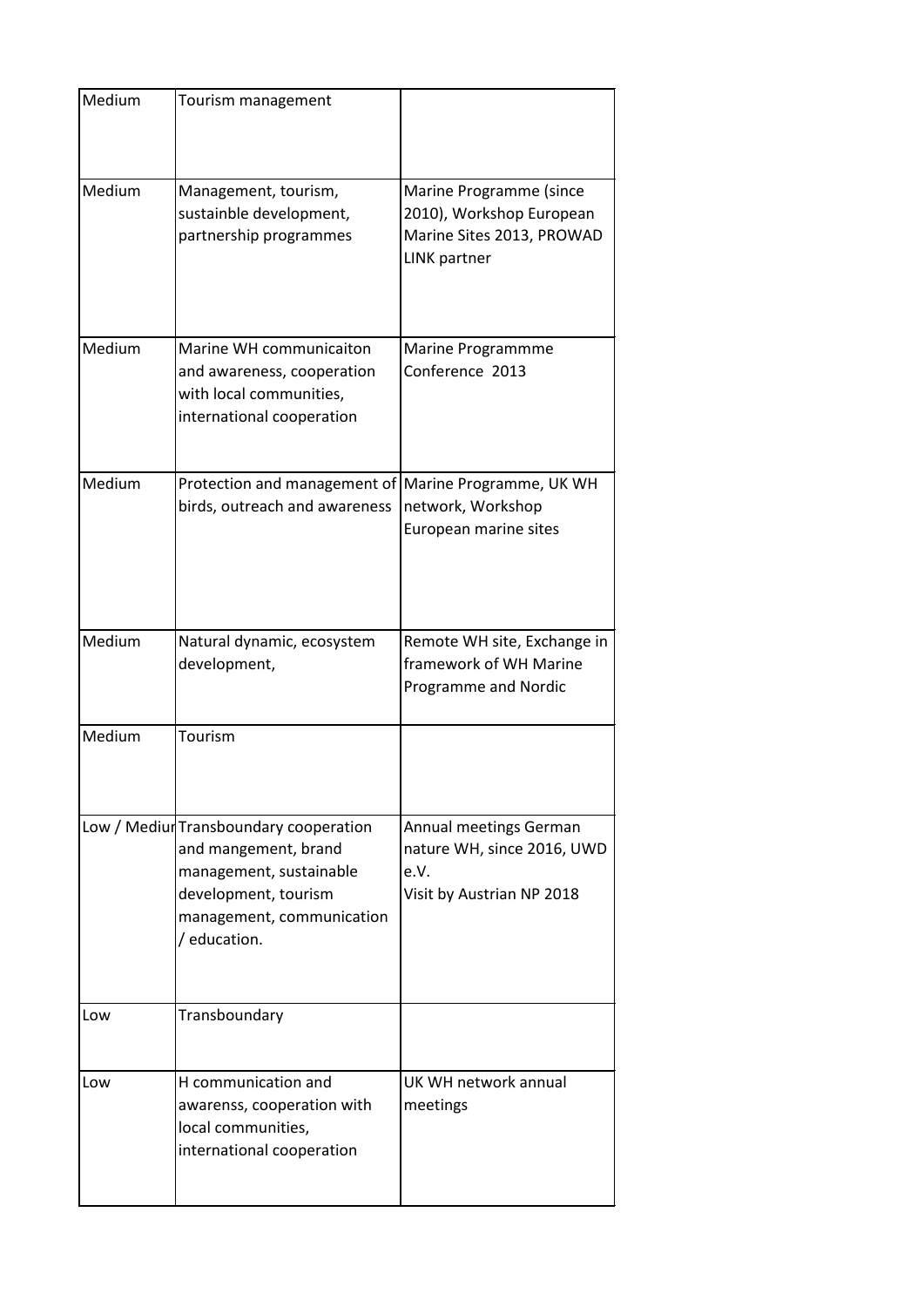| Low  | Communication, education,<br>management                                                                                                          | Cooperation in framwork of<br>German natural WH sites                                                                                    |
|------|--------------------------------------------------------------------------------------------------------------------------------------------------|------------------------------------------------------------------------------------------------------------------------------------------|
| Low  | Cross border cooperation and<br>mangement, brand<br>management, sustainable<br>development, tourism<br>management, communication<br>/ education. | Cooperation since 2017 (ITB,<br>WSD 2017, exhibition 5th<br>anniversary 2014), planned:<br>photo exhibition, joint 10th<br>anniversary   |
| Low  | WH communication and<br>awareness, cooperation with<br>local communities,<br>international cooperation                                           | Visit at Wadden Sea events<br>(D conferences)                                                                                            |
| High | Management, QSR/Outlook<br>Report, partnership<br>programmes, business<br>cooperation, awareness,<br>education                                   | Two visit at Wadden Sea/NP.<br>BfN WH workshops. Joint<br>workshop at IUCN PA<br>Congress, Sydney 2014.                                  |
| High | Bird migration and<br>management, awareness                                                                                                      | Activities in framework of<br>WSFI. No joint activities so far<br>(although site is part EAF, and<br>cooperation is requested by<br>WHC) |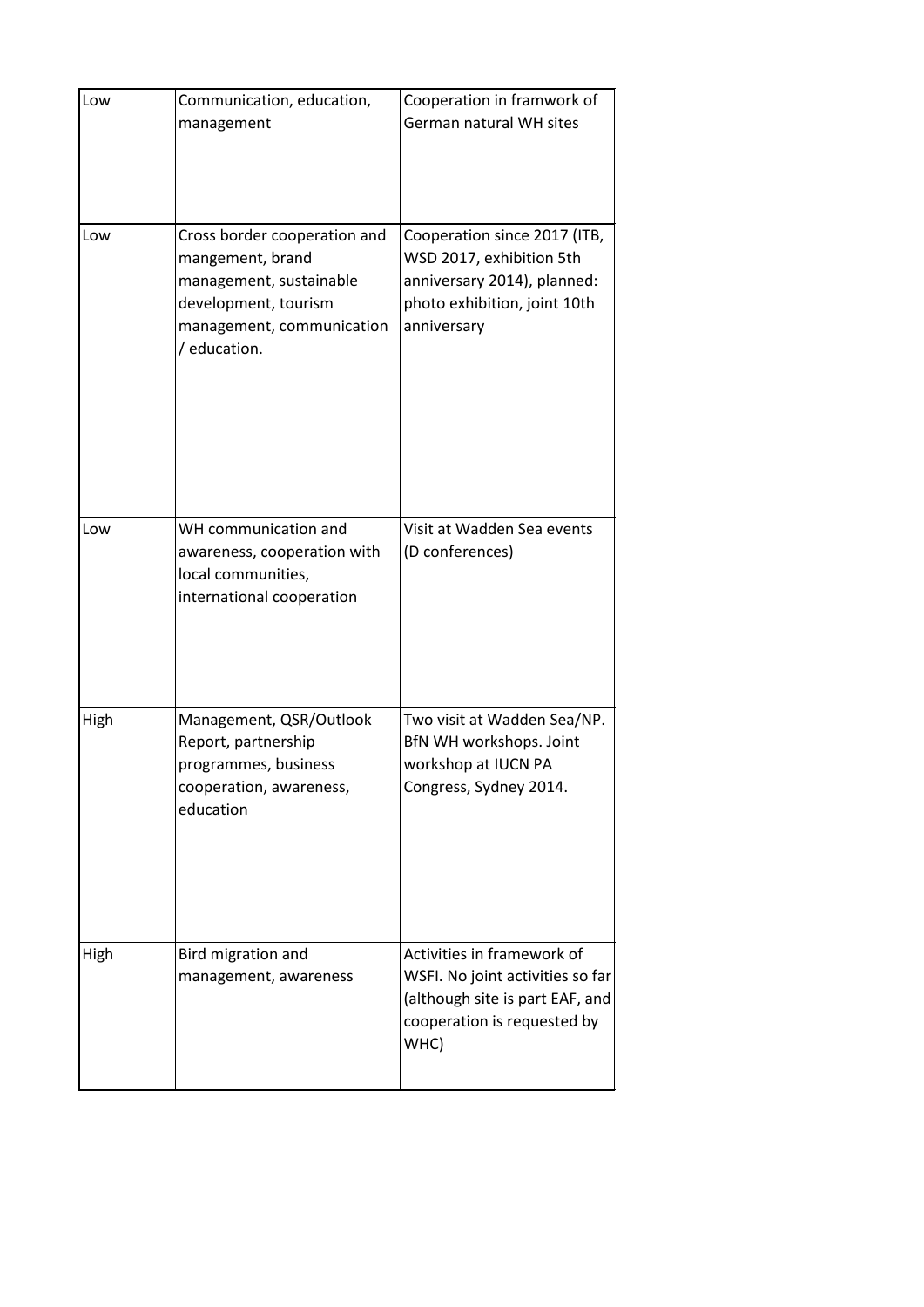## **Assessment**

High Coast / Kvarken is the only transboundary marine site in Europe. Similar challenges in cooperation and management, and connected by Holozene history (post glacial processes), including landscape management.

**Added value Wadden Sea:** Enhancing of international profile. Site has long experience in nature conservation, management, visitor guidance system, cooperation with local stakeholders.

**Challenge:** Site has limited resources to intensify / formalize the cooperation with Wadden Sea (only project based)

Transboundary site with similar challenges in transnational cooperation and communication, but less overlap regarding OUV management

Transboundary site with similar challenges in transnational cooperation and communication, but less overlap regarding OUV management

Transboundary site with similar challenges in transnational cooperation and communication, but less overlap regarding OUV management

Jurassic Coast has similar challenges in site management (long coastline, two counties, landowners / stakeholder involvement). Ongoing long-term exchange on various topics, cooperation in projects (PROWAD LINK). **Added value for Wadden Sea:** Enhancing of international profile. Site has long experience in OUV management, branding and communication, and working with business sector. Recently transformation into a charity trust. **Challenge:** Due to transformation only limited resource at Jurassic coast to strengthen/intensify the cooperation with Wadden Sea.

Important site for flyway.

**Added value for Wadden Sea:** Monitoring and research on migratory birds (as part of WSFI).

**Challenges:** Site has limited resources to work internationally.

Important site for flyway (other than EAF)

**Added value for WS**: Monitoring and research on migratory birds. Support of site with capacity building / exchange

**Challenges:** Site has probably limited resources to work internationally.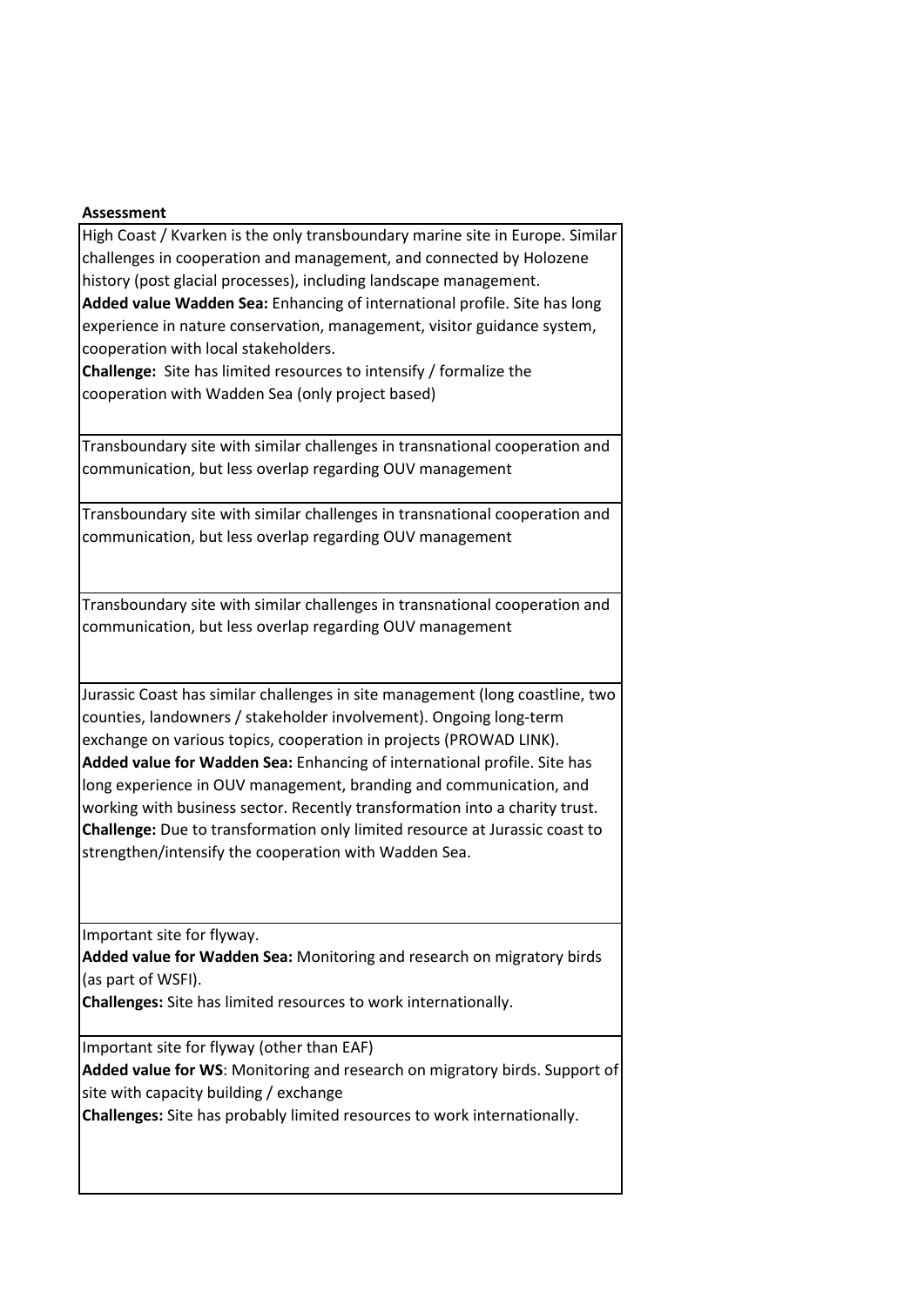Site with marine component.

No informaton available to assesss possible added value or challenges of a potential cooperation.

Site with experience on WH communication, sustainable tourism and stakeholder cooperation. Project partner in PROWAD Link project application, but now participates only as network partner.

**Added value for WS**: Enhancing international profile. Exchange on sustainable tourism and business cooperation.

**Challenge:** Site has limited resources to intensify / formalize the cooperation with Wadden Sea (only project based)

Marine site (rocky ecosystem) with experience in managment and sustainable tourism. Exchange in framework of WH Marine Programme **Added value for WS**: Exchange on water-based sustainable tourism. **Challenge:** Site has probably no/only limited resources to intensify / formalize the cooperation with other sites.

Marine site with experience in communication, managment (birds) and sustainable tourism. Exchange in framework of WH Marine Programme **Added value for Wadden Sea:** Enhanced international profile. Less on management because of size and remoteness of isaland.

**Challenge:** Site has probably no/only limited resources for international cooperation.

Natural laboratory of ecosystem development (volcanic island) is of scientifc interest.

Exchange in framework of WH Marine Programme No informaton available to assesss possible added value or challenges of a potential cooperation.

Serial WH site across 15 countries with experience in communication and management of protected sites including visitor guidance and sustainable tourism.

**Added value for WS:** Enhanced international profile and mutual support. Exchange on transboundary management and communiction.

**Challenge:** Site is still developing new structures / procedured of transnational communication and management. High number of state parties.

Transboundary site with similar challenges in transnational cooperation and communication, but less overlap regarding OUV management

Relatively small coastal site foucssing on geological aspects. Exchange via UK annual network events.

**Added value for WS**: Some examples for visitor information and sustainable tourism.

**Challenges**: Site has probably no/only limited resources for international cooperation.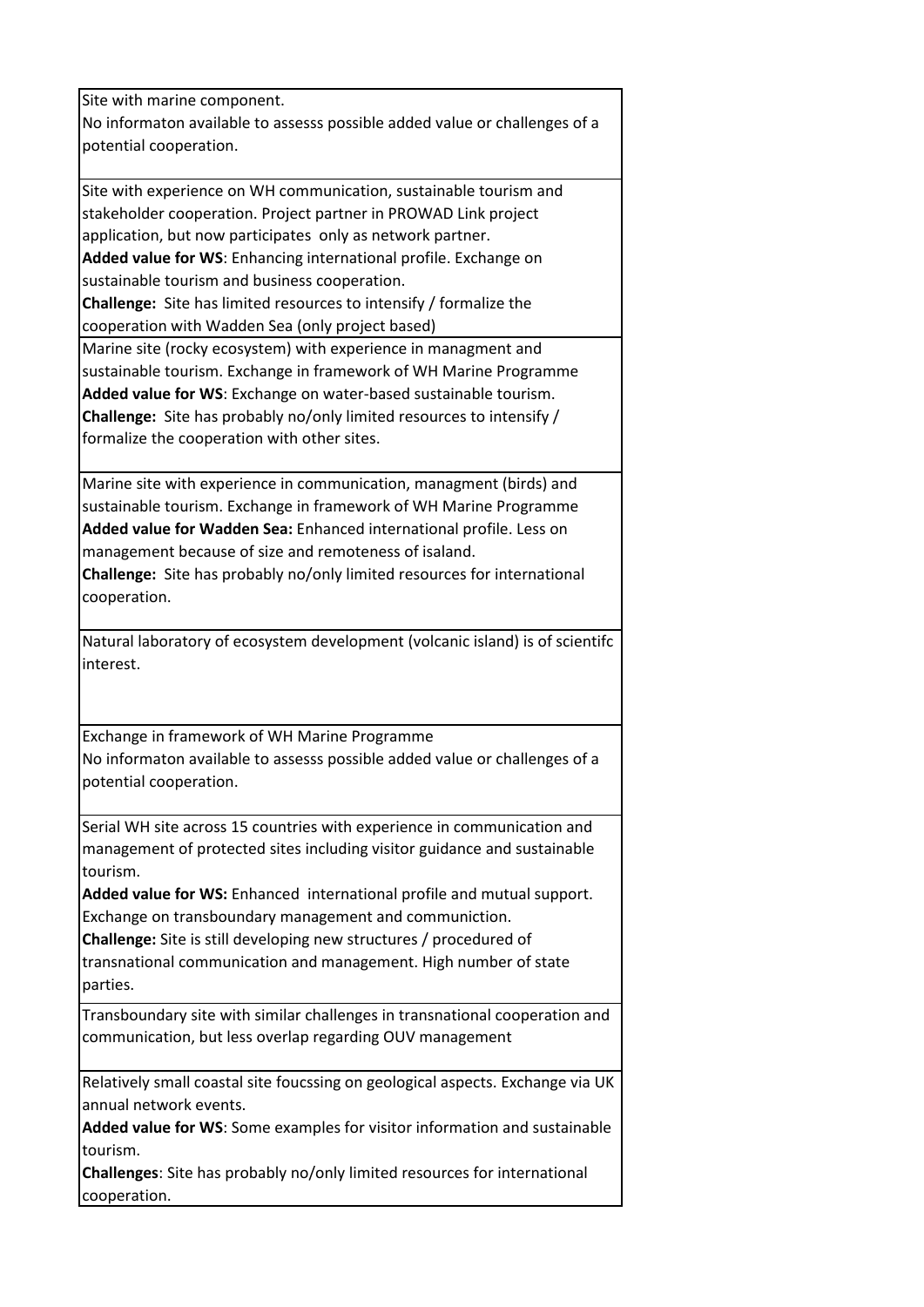Relatively small coastal site foucssing on fossils. Cooperation in the framework of German natural WH sites.

**Added value for WS**: Exchange in communication and visitor education. Mutual support in enhancing international profile.

**Challenges:** Site has very limited resources to enhance international cooperation.

Serial site covering 5 provinces with differnt culture and languages. Mutual exchange since 2014 (5th anniversary, same date of WH inscription). Different OUV but similar communication and management issues.

**Added value for WS**: Enhancing international profile. Good examples for sustainable tourism, stakeholder involvement, and cross border foundation which are applicable for WS. High interest and willingness to put resources into a cooperation.

**Challenges:** Site is focussing on geology. Connection to coastal / marine topics difficult to explain.

Site with geological and ecological criteria connecting a number of municipalities.

**Added value for WS**: Good examples for sustainable tourism, local stakeholder involvement and management (on federal, cantonal and communal level).

**Challenges:** Site may have limited resources to enhance international cooperation.

One of the largest marine ecosystems and corall reefs and a global icon. Extraordinary experience in policy, management, monitoring and research involving federal, state and local level. Since 1997, various best practice exampels for strategic assessment and monitoring, as well as education, stakeholder and business involvement. Exchange in framework of WH Marine Programme

**Added value for W**S: Enhancing international profile. Strategic approaches applicable for Wadden Sea.

**Challenges:** High effort necessary for regular exchange (may be reduced by cooperation in framework of exchange with BfN).

Important WH site at EAF in Westafrica.

**Added value for WS**: Cooperation with all WH sites along EAF (WSFI), enhanced flyway monitoring and management. Enhanced international profile.

**Challenges:** High effort necessary for regular exchange, language barrier.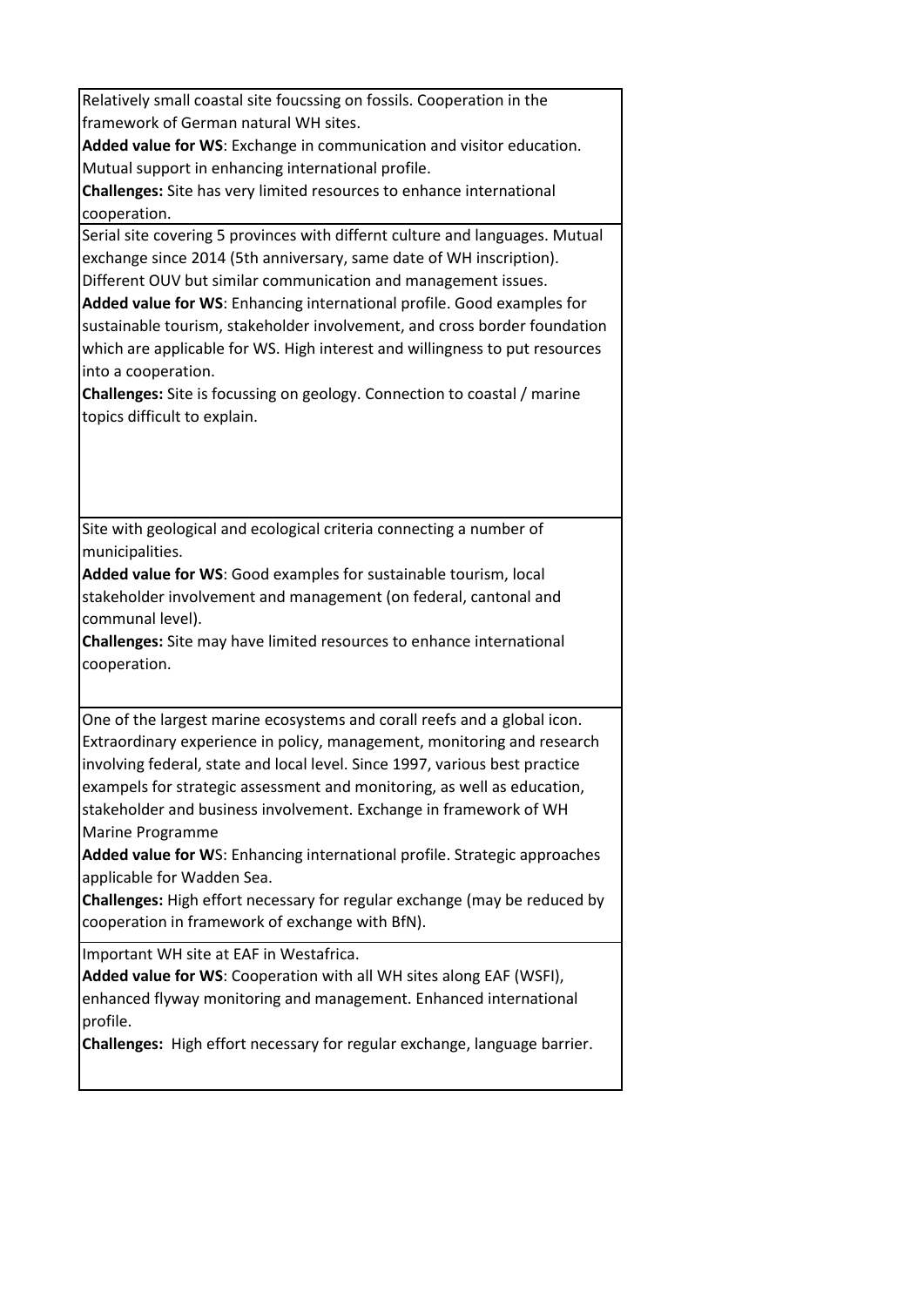## **Conclusion**

**Positive. Transboundary marine site with similar experiences and mutual interests. Participates in PROWAD LINK as network partner.**

Neutral: Limited mutual interests. Currently too difficult political situation.

Neutral: Limited mutual interests. Due language problems, exchange may require extra effort.

Neutral: Limited mutual interests. Due language problems, exchange may require extra efforts

**Positive. Coastal site across two counties with similar experiences and mutual interests.**

**Posivite. Important bird migration site, cooperation should be enhanced in framework of WSFI**

**Positive. Mutual interests in nature conservation, in specific birds protection. Due to language problems, exchange may require extra effort.**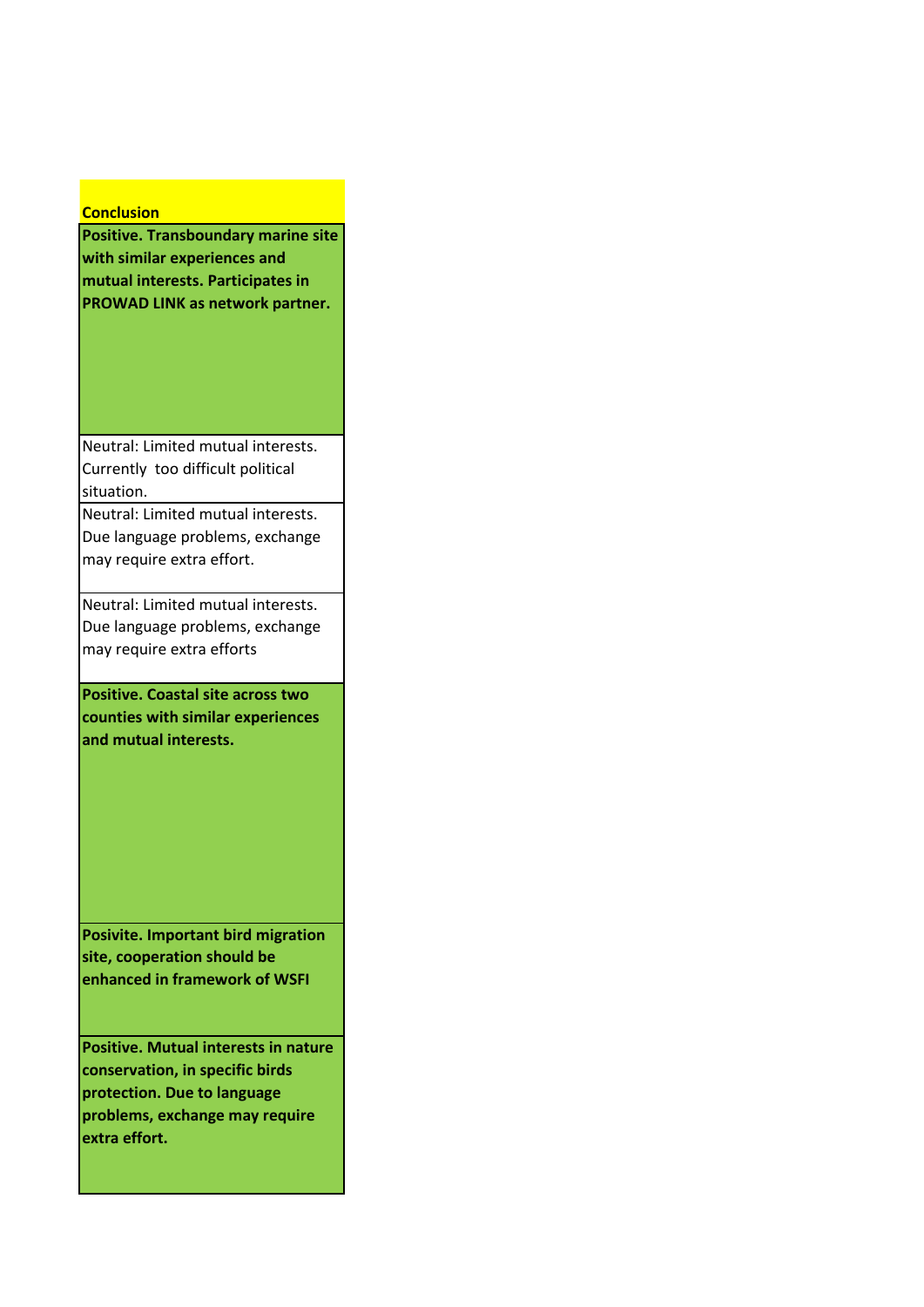| Neutral: Limited mutual interests.   |
|--------------------------------------|
| Due language problems, exchange      |
| may require extra efforts            |
|                                      |
| <b>Positive. Mutual interests in</b> |
| management and sustainable           |
| development / partnerships.          |
|                                      |
|                                      |
|                                      |
|                                      |
| Neutral: Limited mutual interests.   |
| Due language problems, exchange      |
| may require extra efforts            |
|                                      |
|                                      |
|                                      |
| <b>Positive. Mutual interests in</b> |
| management and bird conservation.    |
|                                      |
|                                      |
|                                      |
|                                      |
|                                      |
|                                      |
| Neutral: Limited mutual interests.   |
|                                      |
|                                      |
|                                      |
| Neutral: Limited mutual interests.   |
| Due language problems, exchange      |
| may require extra efforts            |
|                                      |
| <b>Positive. Mutual interest in</b>  |
| management (SIMP), transboundary     |
| cooperation, and communication /     |
| brand management                     |
|                                      |
|                                      |
|                                      |
|                                      |
|                                      |
| Neutral: Limited mutual interests.   |
|                                      |
|                                      |
| Neutral: Limited mutual interests.   |
|                                      |
|                                      |
|                                      |
|                                      |
|                                      |
|                                      |